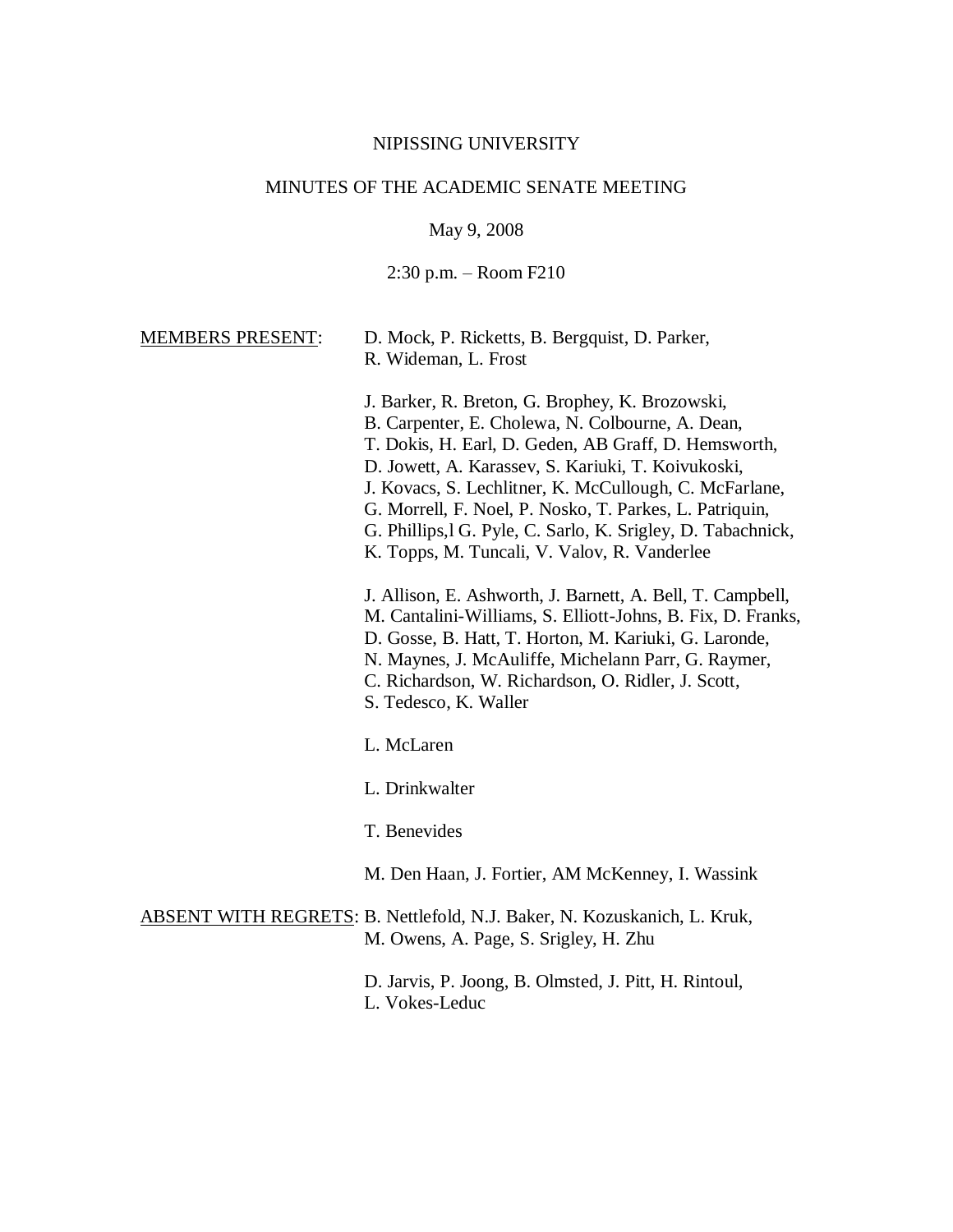ABSENT: D. Lawrence, B. Nettlefold

P. Babady-Bila, E. Berger, W. Borody, G. Brown, N. Brown, R. Brozowski, P. Chow, A. Clendinning, T. Curwen, D. Flynn, R. Gendron, J. Grant, D. Hackett, D. Hall, D. Horning Lafrance, P. Kelly, J. Knox, U. Kundrats, E. Mattson, I. Mueller, S. Muhlberger, D. Murphy, J. Murton, J. Nadeau, R. Nagy, D. Neal, S. O'Hagan, W. Peters, L. Peturson, S. Renshaw, D. Rowbotham, M. Saari, B. Schreyer, T. Smith, A. Sparkes, M. Sroga, K. Stange, M. Wachowiak, T. Waldock, D. Walters, A. Weeks, S. Winters, W. Young A. Adler, A.M. Aquino, R. Bernardes, D. Berry, D. Brakenreed, J. Bumstead, K. Clausen, J. Corkett, K. Ferguson, R. Graham, A. Grierson, G. Harvey, J. Humble, C. Jodoin, L. Julien-Schultz, H. Langford, J. Long, K. MacLeod, K. Mantas, M. McCabe, J. McIntosh, B. McMahon, K. Noel, M. Parr, R. Phillips, K. Quigg, S. Reid, C. Ricci, T. Ryan, G. Sharpe, C. Shields, M. Tessaro

S. Anderson

The minutes of the Senate meeting of April 4, 2008 were adopted with no objections.

### BUSINESS ARISING FROM THE MINUTES

 *Elect four faculty Senators for the search committee for President and Vice-Chancellor. At least one shall be female and one male. Of those elected, only one may be probationary (tenure track) faculty member, and there shall be at least one representative from each faculty.*

For the record, it should be noted that the Vice-President Academic and Research, Dr. P. Ricketts, abstained from the vote for this search committee for President and Vice-Chancellor.

*The Speaker reminded the Senators that they had to be a voting member of Senate in order to vote in this election. It was stated that the two new NUSU members are technically allowed to vote.*

*R. Breton and C. Sarlo counted the votes, performing independent calculations twice.*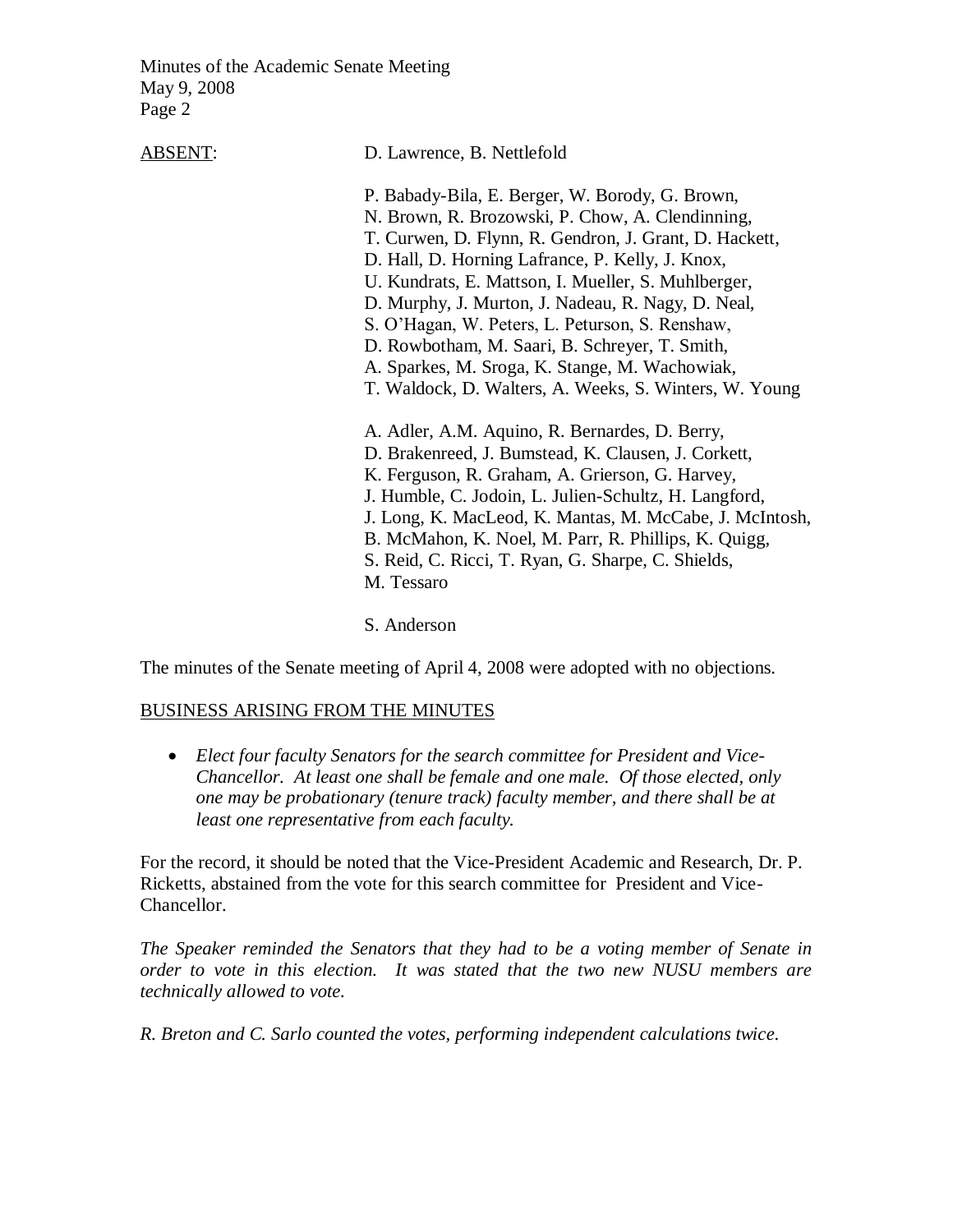Nominations:

P. Nosko (A&S, tenure track) C. McFarlane (A&S, tenure track) F. Noël - *female* (A&S, tenure track) M. Tuncali (A&S, tenure track) D. Franks (Educ, tenure track) M. Cantalini-Williams - *female* (Educ, tenure track) B. Hatt (Educ, professor) D. Gosse (Educ, tenure track) T. Ryan (Educ, tenure track) G. Brown (A&S, tenure track) D. Hemsworth (A&S, tenure track) L. Patriquin (A&S, tenure track)

# **Elected: F. Noël, M. Tuncali, L. Patriquin and D. Franks.**

# ANNOUNCEMENTS

The President reported that Premier Dalton McGuinty was on campus April 10, 2008 to announce a new program which provides funding for travel costs for post-secondary students from rural or northern communities.

The President advised Senators that the Library Learning Campaign private sector funding currently totals \$3M.

The President reported on some of the events happening on campus. Nipissing's Third Annual Regional Historica Fair took place on May 1 and he expressed his thanks for those involved in the fair. He advised that Nipissing University recently received the Bronze Volunteer Service Award and announced the Topological Methods in Algebra, Analysis & Dynamical Systems 5-day workshops which begin on May 12, 2008. He advised that information on this event is posted on the web site and there will be over 20 graduate students attending.

The Colleagues Paper from COU has been posted on the President's web and encouraged Senators to view. He advised that copies are also available in the President's Office.

The Board of Governors approved Nipissing's 2008-09 budget at their May 1, 2008 meeting. He reminded Senators that at the last Senate meeting he indicated that the funding policy framework review will be coming from the MTCU, which could have a significant impact on Nipissing. This policy will be defining institutional categories and will impact the distribution of funding to universities and colleges. The new funding formula on BIUs and the recommended one-time funding is expected to affect colleges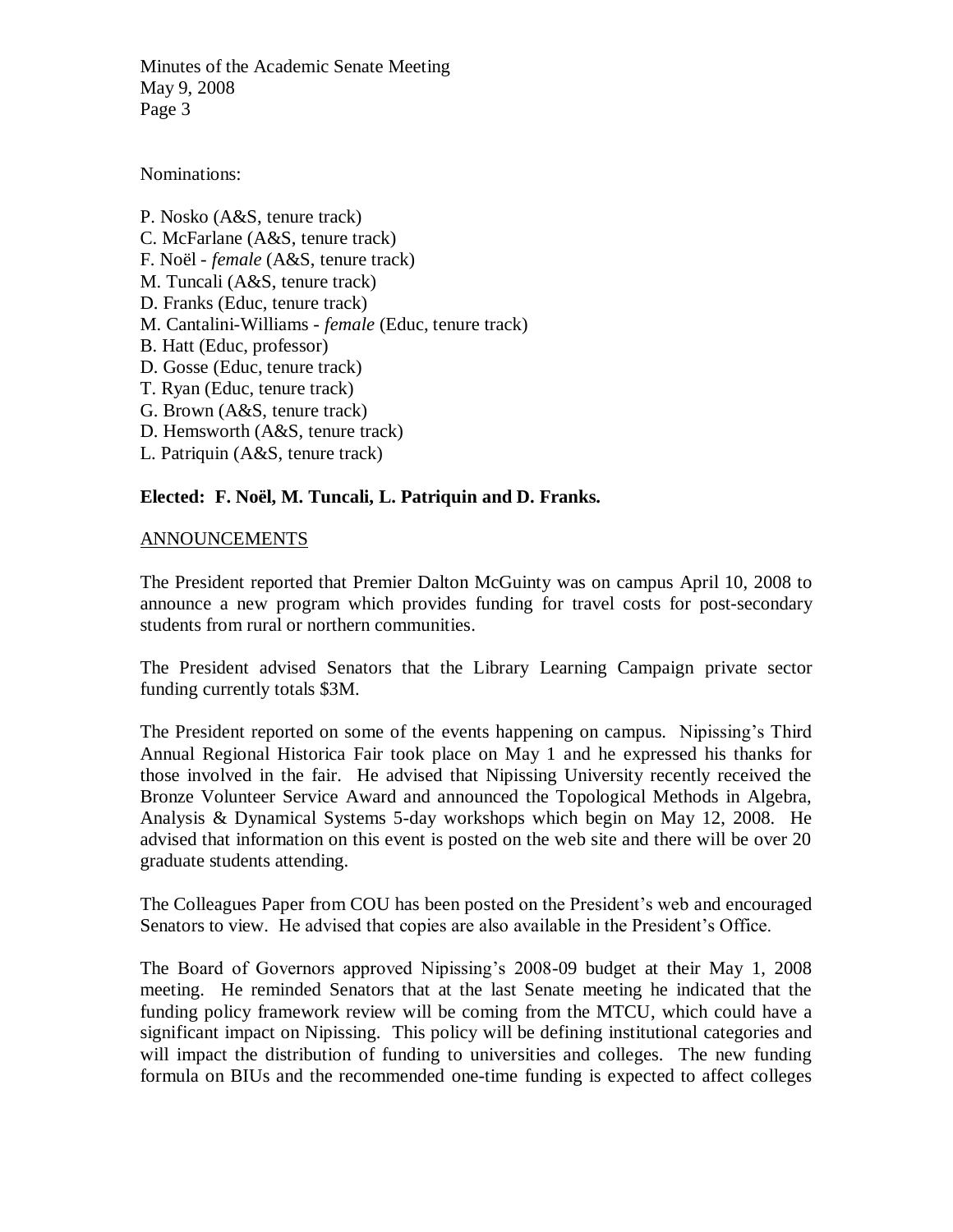next year and universities the year after. As a result, Nipissing is not able to count on this funding for next year and will have a structural deficit.

The President then invited the Vice-President, Finance and Administration, Ms. Paine-Mantha, to report on Nipissing's budget for 2008-09.

Ms. Paine-Mantha announced to Senators that copies of the Summary Budget are available. She stated that the budget is operating at a \$2.6M structural deficit and that tuition and grants are the main form of revenue. The Board of Governors agreed to go forward with a deficit in anticipation of reducing it via the MTCU funding which is expected to be received in the last three weeks of April, plus using cost containment and fiscal frugality of \$750K, leaving a deficit of \$735K by year-end. She stated that this amount would be covered from reserves if it is not already exhausted by year-end. The budget is a result of input from everyone. There were \$5.5M in requests and \$2.7M was accommodated, which includes 28 new faculty and staff positions. The budget allowed for the maximum in tuition increases at 4.5% for first-year students, 4% for years 2-5, an 8% increase for A&S professional programs and, for others that are not funded by BIUs, competitors in the system were reviewed. Ms. Paine-Mantha referred Senators to the Tuition Revenue Model chart of the Budget Summary. She stressed that Nipissing is growing and that new staffing is necessary. The remainder is operating costs.

The Vice-President, Finance and Administration advised that there are detailed budget packages in her office and that the budget will be on the web site by May 12.

The Vice-President, Internal asked when students could expect any tuition relief. Ms. Paine-Mantha advised that there are only two sources of revenue: government funding and tuition. Unfortunately, tuition must increase, to offset costs. She advised that Nipissing's tuition is \$200 less than other universities and stressed that it is the reality of university growth and functioning with operating deficits.

The Vice-President, Academic and Research, Dr. Peter Ricketts, announced that implementation of the new faculty workload is taking place as per the faculty agreement. He thanked the members of the special committee and all those who worked on and participated in the process. He stressed that it is admirable that Nipissing was able to implement such a major change within the tight timeframe.

With regard to research funding, Dr. Ricketts indicated that Nipissing is improving every year in relation to external research grants. He advised that we have exceeded \$558K in external funding from major grants and peer-reviewed research activities so far this year and it is only May. He congratulated R. Gendron and M. Plumberfield on their new SHERC grants. He advised that there are a record number of faculty applying for research grants. He also reported that J. Kovacs has received a \$100K grant from the Japan Aerospace & Exploration Agency and J. McAuliffe has received \$10K from NSERC.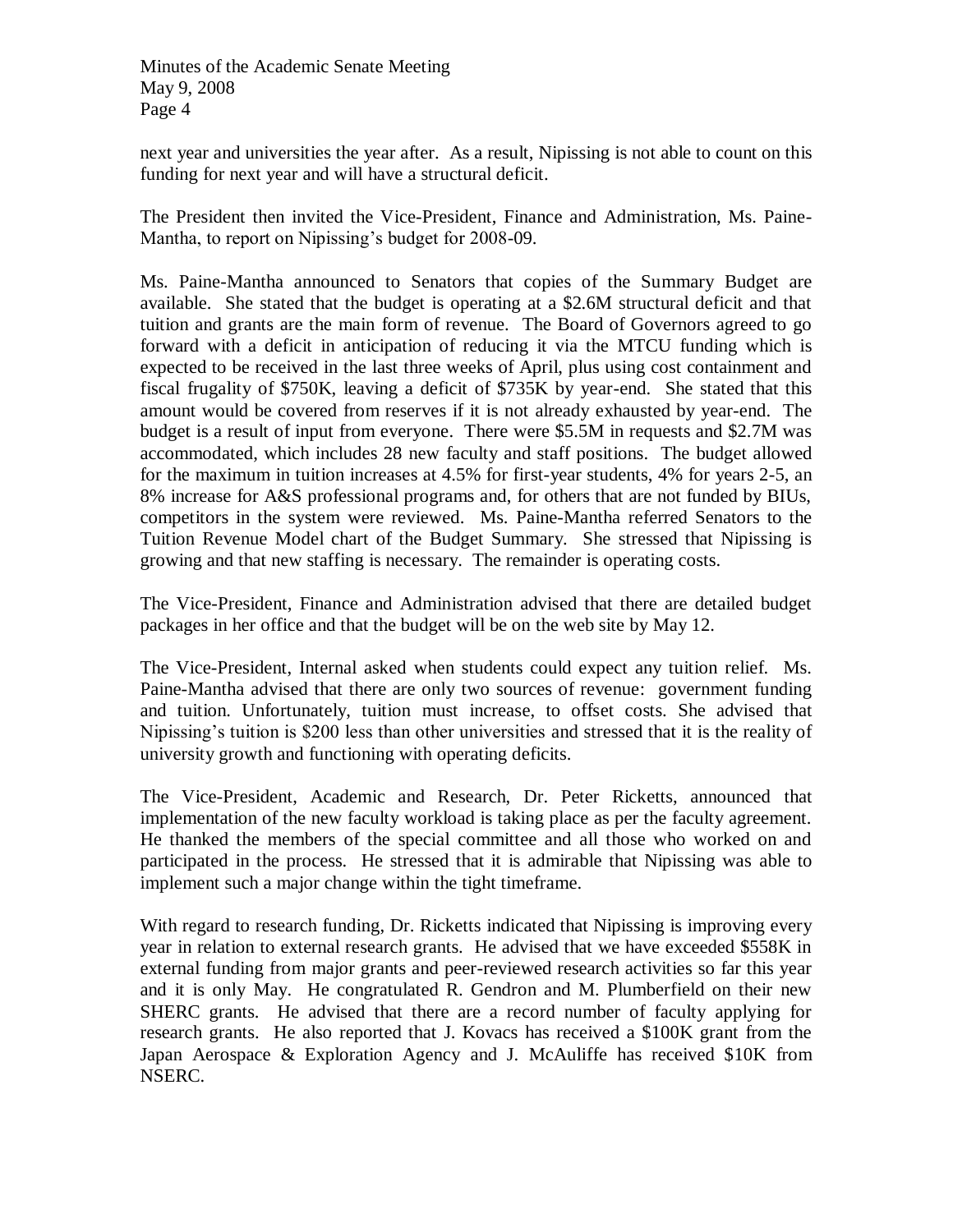The Vice-President, Academic and Research reported that NSERC is undergoing some significant changes and they have released an international review of the Discovery Grants Program which can be viewed on their web site. He pointed out that there is an Executive Summary of the major recommendations proposed by the Grant Review Committees.

Dr. Ricketts announced to Senate that he recently sent out two emails in relation to the new tenure and promotion deadlines for 2008-09. He stressed that the second email is very relevant and it is very important for faculty to read it. It outlines new dates for submitting names, references and dossiers required under the new process. He stated that this information comes from the special joint committee on tenure and promotion. It is anticipated that Nipissing will be moving toward this new process, which will be going to relevant stakeholder groups next week, and will be brought to Senate at the June meeting.

The Dean of Arts and Science congratulated all those who applied for SHERC grants. All applications were of excellent quality and there are wonderful researchers in the faculty. It shows how under-funded SHERC is as there is not enough money in the system to sustain all of the applications.

The Dean of Education, R. Wideman, announced that there has been a high uptake in the offers in admission to the P/J Division; therefore, two additional sections have been added and, in co-operation with Wilfrid Laurier and our Brantford campus, we have offered to locate those additional sections in Brantford.

The Vice-President, Internal, I. Wassink, announced the new NUSU Executive: Anna Mary McKenney, Vice-President External, and Marianne Den Haan, Vice-President Student Life, which took effect May 1. Senator Wassink advised that NUSU just returned from their retreat in Orillia. He announced that NUSU has painted Muskoka chairs which they are raffling off for Shinerama. He also congratulated the new Dean of Arts and Science.

# **QUESTION PERIOD**

Senate observed that the June Senate meeting will be considering three major documents, each of which proposes significant changes to practice and policy. It was suggested that Senate Executive consider holding Special Senate meetings to allow these important documents to receive adequate attention.

# REPORTS OF STANDING COMMITTEES

The Speaker advised the Senators that some additional reports have been added to the agenda and that copies of these reports can be found on the back table of the room.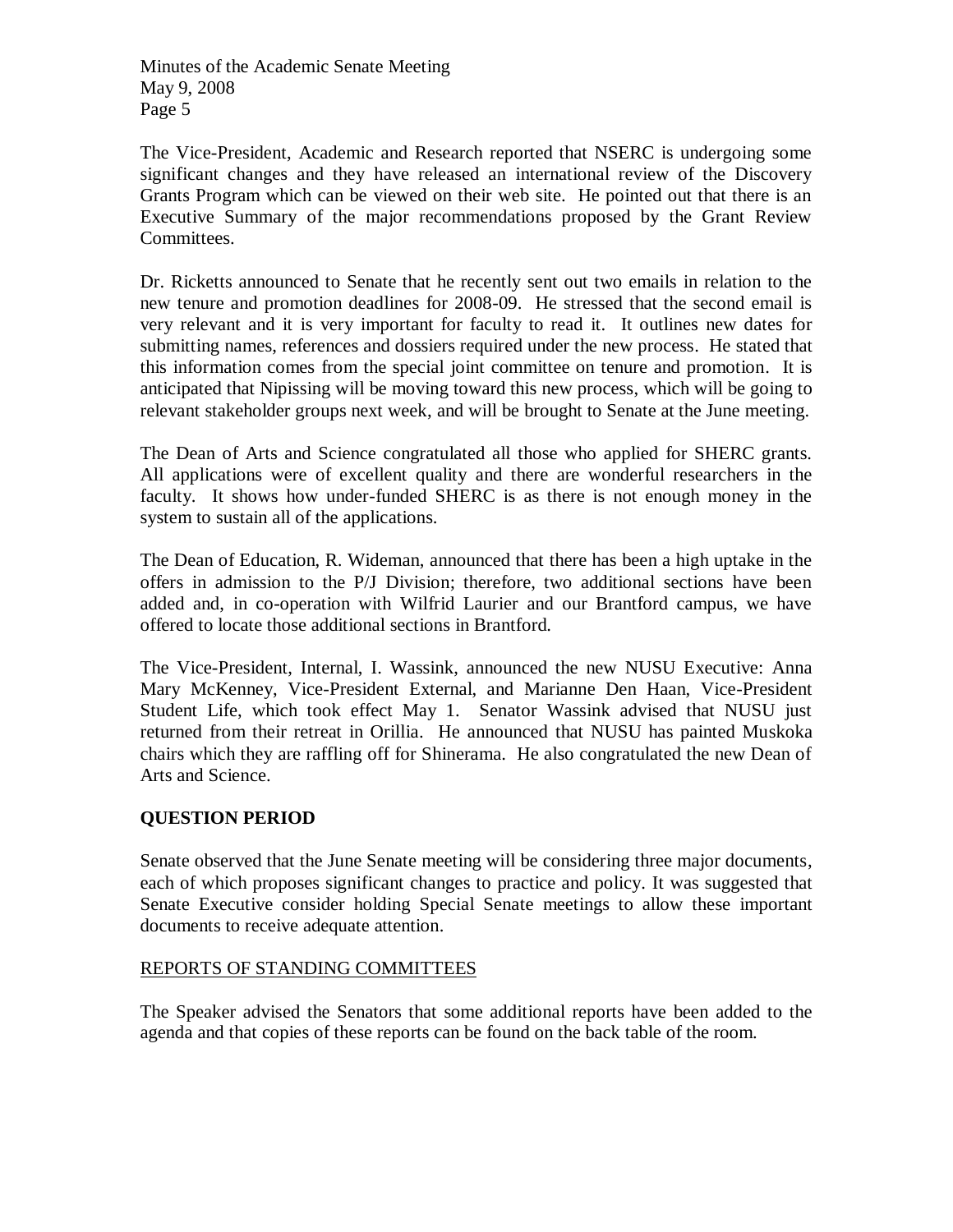### Senate Executive Committee

- MOTION 1: Moved by D. Mock, seconded by C. McFarlane that the Annual Report of the Senate Executive Committee dated May 1, 2008 be received. CARRIED
- MOTION 2: Moved by D. Mock, seconded by C. McFarlane that the Report of the Senate Executive Committee dated May 1, 2008 be received. CARRIED
- MOTION 3: Moved by D. Mock, seconded by R. Bergquist that Senate consider receipt of the Report of the Senate Executive Committee dated May 7, 2008. CARRIED
- MOTION 4: Moved by D. Mock, seconded by B. Hatt that the Report of the Senate Executive Committee dated May 7, 2008 be received. CARRIED
- MOTION 5: Moved by D. Mock, seconded by B. Hatt that Senate accept the recommendation of the Executive Committee that a new Appeals Committee of the Senate Academic Standing Appeals and Petitions Committee be struck consisting of Michelann Parr (Chair), Glenn Brophey, Susan Srigley, John Allison, Rebecca Roome-Rancourt, Anna Mary McKenny and Erin Rowe. Doug Parker and Greg Pyle will be nonvoting members. CARRIED

Academic Planning Committee

MOTION 6: Moved by P. Ricketts, seconded by I. Wassink that the Annual Report of the Academic Planning Committee dated April 30, 2008 be received. CARRIED

University Curriculum Committee

MOTION 7: Moved by P. Ricketts, seconded by A.B. Graff that the Annual Report of the University Curriculum Committee dated April 30, 2008 be received. CARRIED

Library Committee

MOTION 8: Moved by D. Tabachnick, seconded by M. Tuncali that the Annual Report of the Library Committee dated April 30, 2008 be received. CARRIED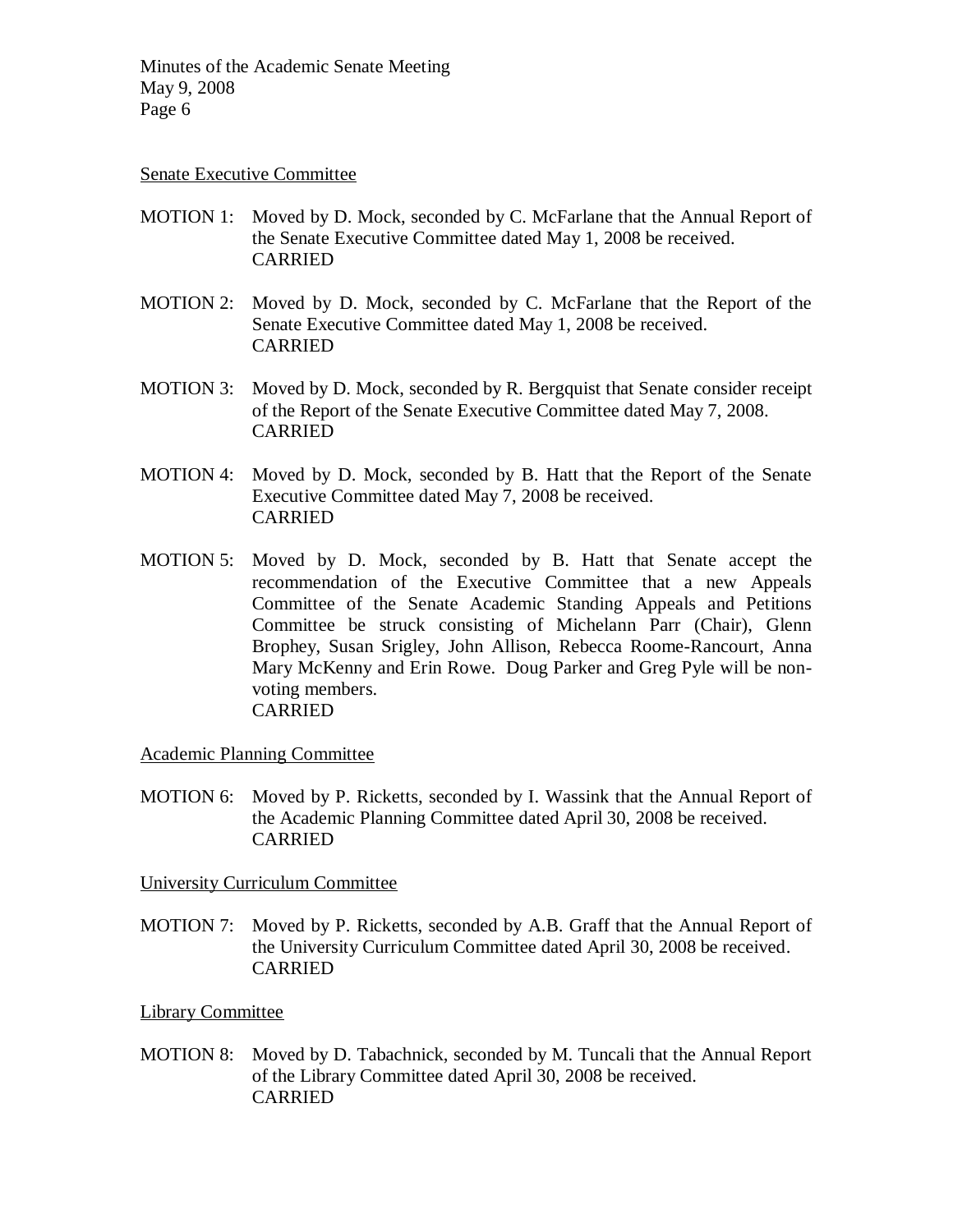# Student Affairs Committee

MOTION 9: Moved by K. Srigley, seconded by M. Tuncali that the Annual Report of the Student Affairs Committee dated April 29, 2008 be received. CARRIED

Appointments, Promotions and Tenure Committee

MOTION 10: Moved by M. Tuncali, seconded by D. Gosse that the Annual Report of the APT Committee dated April 29, 2008 be received. CARRIED

By-Laws and Striking Committee

MOTION 11: Moved by R. Breton, seconded by C. McFarlane that the Annual Report of the Senate By-laws and Striking Committee dated April 11, 2008 be received. CARRIED

Honorary Degrees Committee

MOTION 12: Moved by D. Mock, seconded by A.B. Graff that the Annual Report of the Honorary Degrees Committee dated April 14, 2008 be received. CARRIED

Admissions, Promotions and Petitions Committee

- MOTION 13: Moved by R. Bergquist, seconded by I. Wassink that the Annual Report of the Admissions, Promotions and Petitions Committee dated April 8, 2008 be received. CARRIED
- MOTION 14: Moved by R. Bergquist, seconded by C. McFarlane that the Report of the Admissions, Promotions and Petitions Committee dated April 9, 2008 be received. CARRIED
- MOTION 15: Moved by R. Bergquist, seconded by A.B. Graff that the students listed on Appendix A, who have completed all requirements of their respective degrees, be admitted to their degrees in-course and that diplomas for the degrees be awarded. **CARRIED**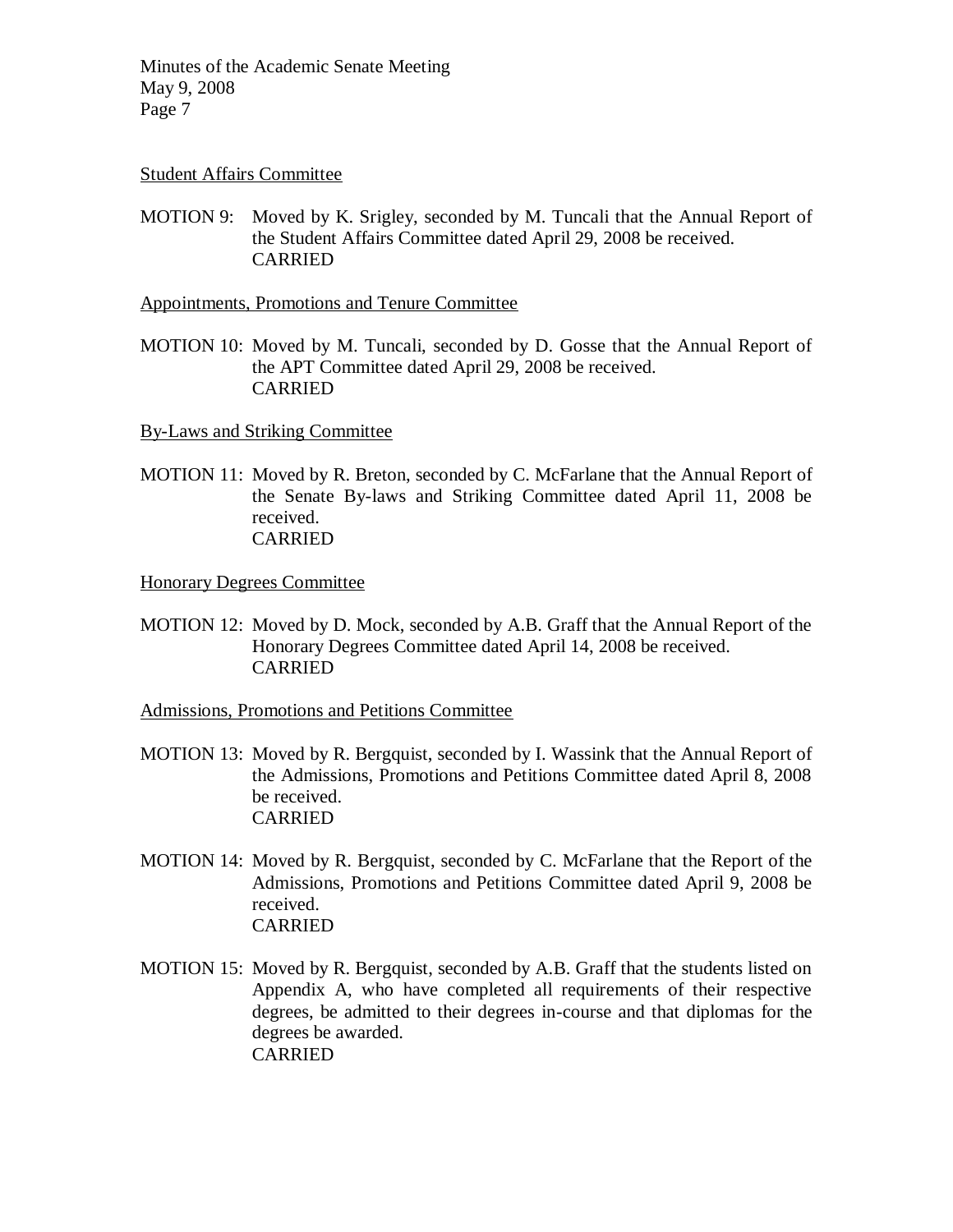- MOTION 16: Moved by R. Bergquist, seconded by K. Topps that Senate consider the receipt of the Report of the Admissions, Promotions and Petitions Committee dated April 30, 2008. **CARRIED**
- MOTION 17: Moved by R. Bergquist, seconded by K. Topps that the Report of the Admissions, Promotions and Petitions Committee dated April 30, 2008 be received. CARRIED
- MOTION 18: Moved by R. Bergquist, seconded by H. Earl that students currently enrolled in the Nursing program be allowed to graduate under either new regulations or the regulations that they were admitted under in first year. CARRIED
- MOTION 19: Moved by R. Bergquist, seconded by C. McFarlane that the Policy on Posthumous Degrees outlined in the body of the Report be adopted. MOTION WITHDRAWN (TO NEXT SENATE MEETING)
- MOTION 20: Moved by R. Bergquist, seconded by D. Geden that Senate consider receipt of the Report of the Admissions, Promotion and Petitions Committee dated May 7, 2008. CARRIED
- MOTION 21: Moved by R. Bergquist, seconded by M. Tuncali that the Report of the Admissions, Promotions and Petitions Committee dated May 7, 2008 be received. CARRIED
- MOTION 22: Moved by R. Bergquist, seconded by K. Srigley that the students listed on Appendix A, who have completed all requirements of their respective degrees, be admitted to their degrees in-course and that diplomas for the degrees be awarded. CARRIED

University Research Council

MOTION 23: Moved by P. Ricketts, seconded by C. McFarlane that the Annual Report of the University Research Council dated April 21, 2008 be received. CARRIED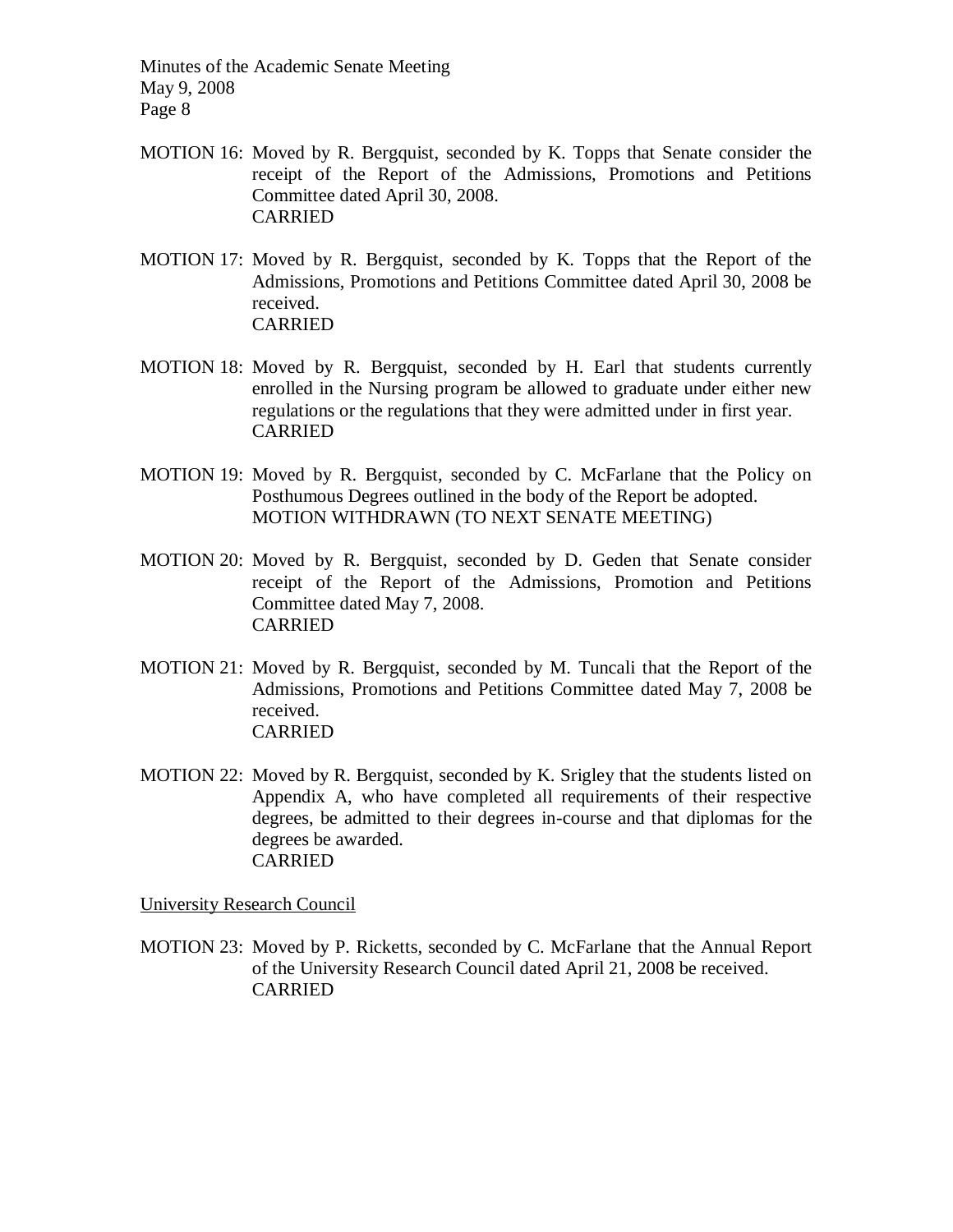### Academic Computing Committee

MOTION 24: Moved by K. Waller, seconded by J. Barnett that the Annual Report of the Academic Computing Committee dated April 30, 2008 be received. CARRIED

Concurrent Education Coordinating Committee

- MOTION 25: Moved by O. Ridler, seconded by N. Maynes that the Annual Report of the Concurrent Education Coordinating Committee dated April 15, 2008 be received. **CARRIED**
- MOTION 26: Moved by O. Ridler, seconded by B. Hatt that the Report of the Concurrent Education Coordinating Committee dated April 14, 2008 be received. **CARRIED**

Cultural Affairs Committee

MOTION 27: Moved by T. Dokis, seconded by T. Campbell that the Annual Report of the Cultural Affairs Committee dated April 28, 2008 be received. CARRIED

# ELECTIONS

 *Elect four faculty Senators for the search committee for a Dean of Education. At least one shall be female and one male. There shall be three representatives from the Faculty of Education elected by the Faculty of Education members of Senate and one representative from another Faculty elected by the members of Senate from the faculties other than the Faculty of Education. Of those elected, only one may be a tenure track faculty member and this may only occur in the election of the three representatives from the Faculty of Education.*

Nominations:

- D. Jarvis (Educ, tenure track)
- K. Clausen (Educ, tenure track)
- D. Gosse (Educ)
- S. Elliott-Johns *female* (Educ, tenure track)
- B. Hatt (Educ, tenure track)
- C. Shields *female* (Educ)
- J. McAuliffe (Educ)
- T.Horton (Educ)